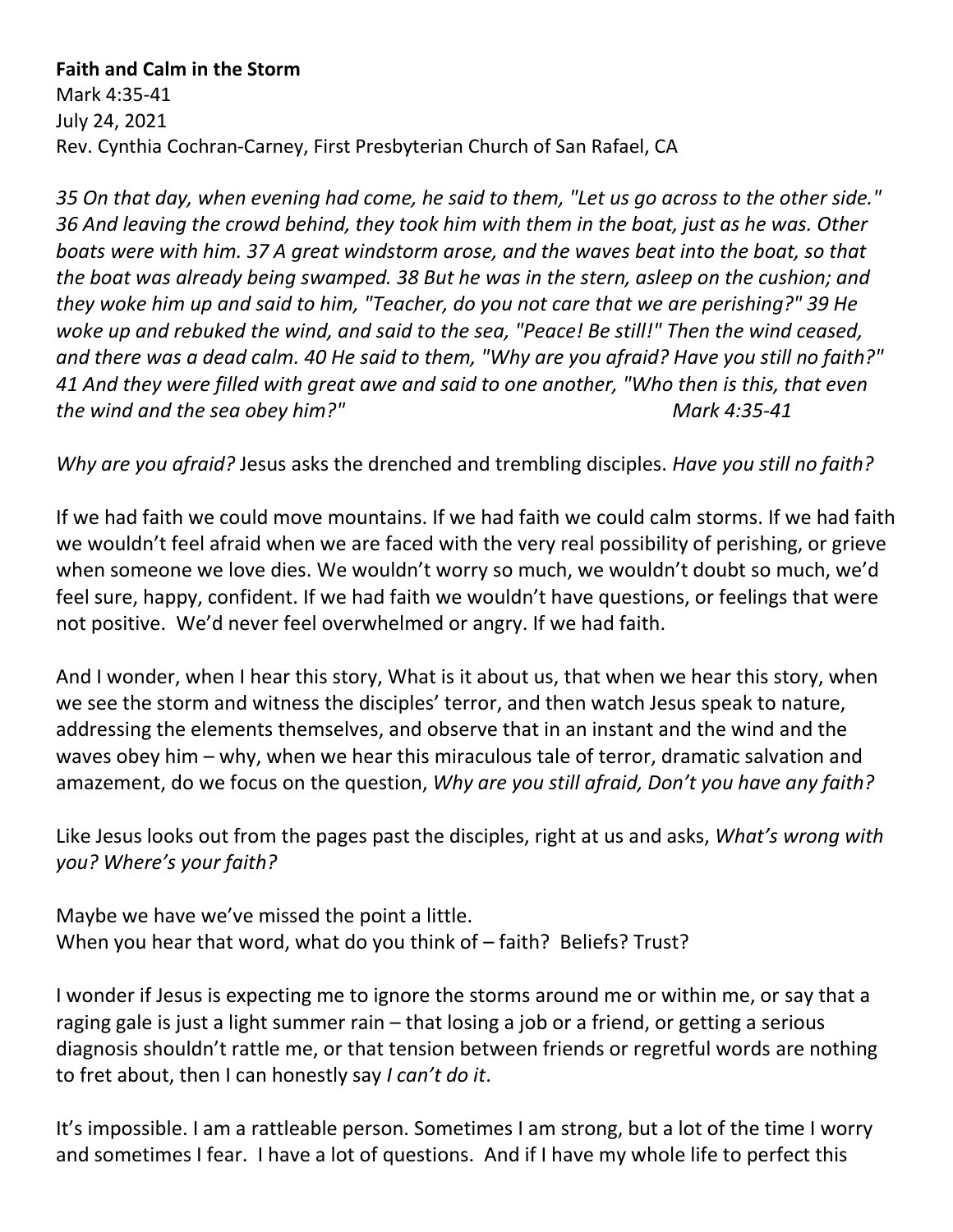thing and strive every moment of every day, I will never reach the level of faith that keeps me calm in a storm. So where is my faith?

I think there's another line in this story that shows faith. It's actually the disciple's awe and fear-filled response. *Even the wind and the seas obey him! Who then is this?*

Who then is this? Who is this God? The story asks.

And by asking, it invites us to notice:

Jesus is the one who gets in the boat with them to lead them to the other side.

Jesus is the one who calms the storm.

Jesus hears their cries.

Jesus looks on them with compassion.

Jesus wishes they were not afraid.

Jesus wishes they had more faith.

Jesus can see what's bigger than the storm and invites them to see that too.

This story isn't to tell us to buck up and have faith so we don't fear. It's a reminder that even when we fear, God is there, the Holy One is with us. That whether what we fear comes to pass or not, we are not alone. That we can have an emotional outburst at God and it doesn't chase God away.

And faith is that point- whether before it all happens or after it's all over, or ,God-willing, right *Who then is this Christ? Source of love*

When we are in the midst of a storm – all kinds of storms – Covid-19, beloved who is sick, facing serious health issues, conflict, or storms in society – gun violence, climate crisis, polarizing politics, it can overwhelm us. Make us feel afraid, worried.

## *Why are you afraid?*

Because this storm is going to kill me.

Because my arms and back are tired, and the wind is cold, and it's loud and terrifying. Because you are asleep. You don't seem to notice the peril I am in and it makes me feel alone.

And then comes the reminder, *I am here. I will take care of you. Don't you trust me?* And with the question, *Who is this Jesus?* comes the faith.

Our storms are not always something that happens to us. Sometimes they happen within us  $$ longing to trust God to act, frustrated about the pain in the world and people who do not fear God seeming to get away with evil on God's watch.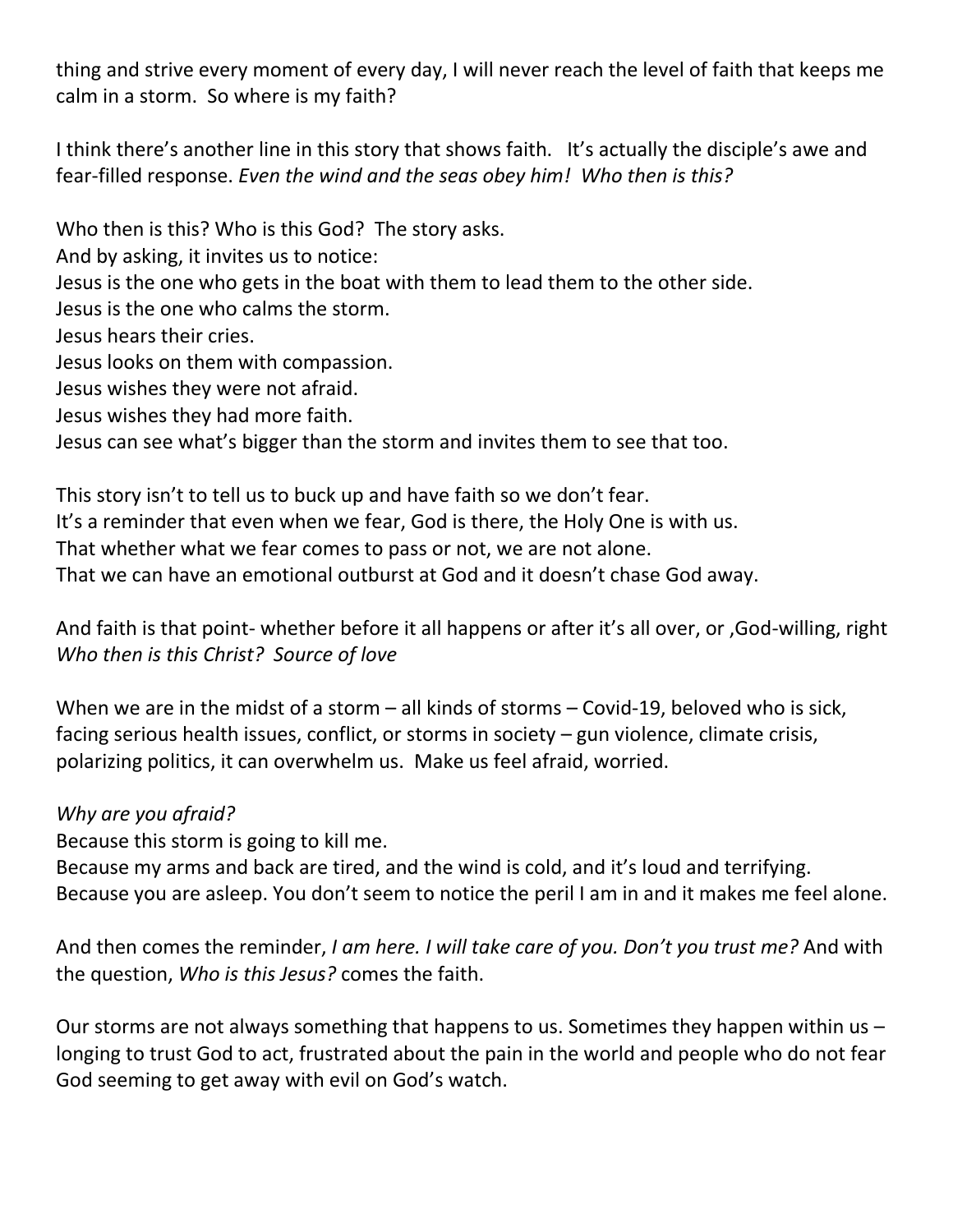Sometimes our storms are wrestling to come to terms with what we're experiencing, or an addiction we can't shake that threatens to overwhelm us, or feelings of helplessness at what we see around us.

When Faith asks, *Who then is this God?* It gives us perspective. We see, in many Psalms, God cares for the poor God made some promises God sees all people as valuable God hasn't given up God is a stronghold for oppressed and a helper in need,

And then the prayer becomes, *Look God! I know you care. I know you can make things right. And I hate what's happening to me. And to people who seem not to be seen at all. You see us. God, please help now!"*

And sometimes storms happen between us. They breed mistrust and jealousy; they allow us to stop seeing one another as human beings and instead as adversaries or threats.

But sometimes we have faith in the middle of a situation, and we can ask about God, *Who then is this? Who are you, God, in the midst of this?*

When we remember that God does real things in our life, even right now,

and that God made all of us in God's image,

God wants us to be connected, in relationship,

God loves me and loves them too

God brings wholeness and healing,

And then, perhaps we don't need to run or give up in fear, but can hang in there and seek to be reconciled, can be vulnerable even in pain, and can reach out and seek to make things right, even if there is no guarantee that it will succeed.

Life is scary. Relationships are messy. Being a person in the world is a scary, messy business. And instead of leaving us to sort it all out on our own, Jesus joins the mess, and stands right next to our fear,

so that in the storms around, between and within us,

and in the times of calm and peace,

when we feel strong and sure and full of confidence,

or weak and scared and utterly confused,

when life is ordinary and boring or extraordinarily meaningful,

in all our moments, whether we know it just then or not,

Holy One is present, and we are invited to trust,

and to both delve into the answer

and be drawn into the question, again and again, *Who then is this God?*